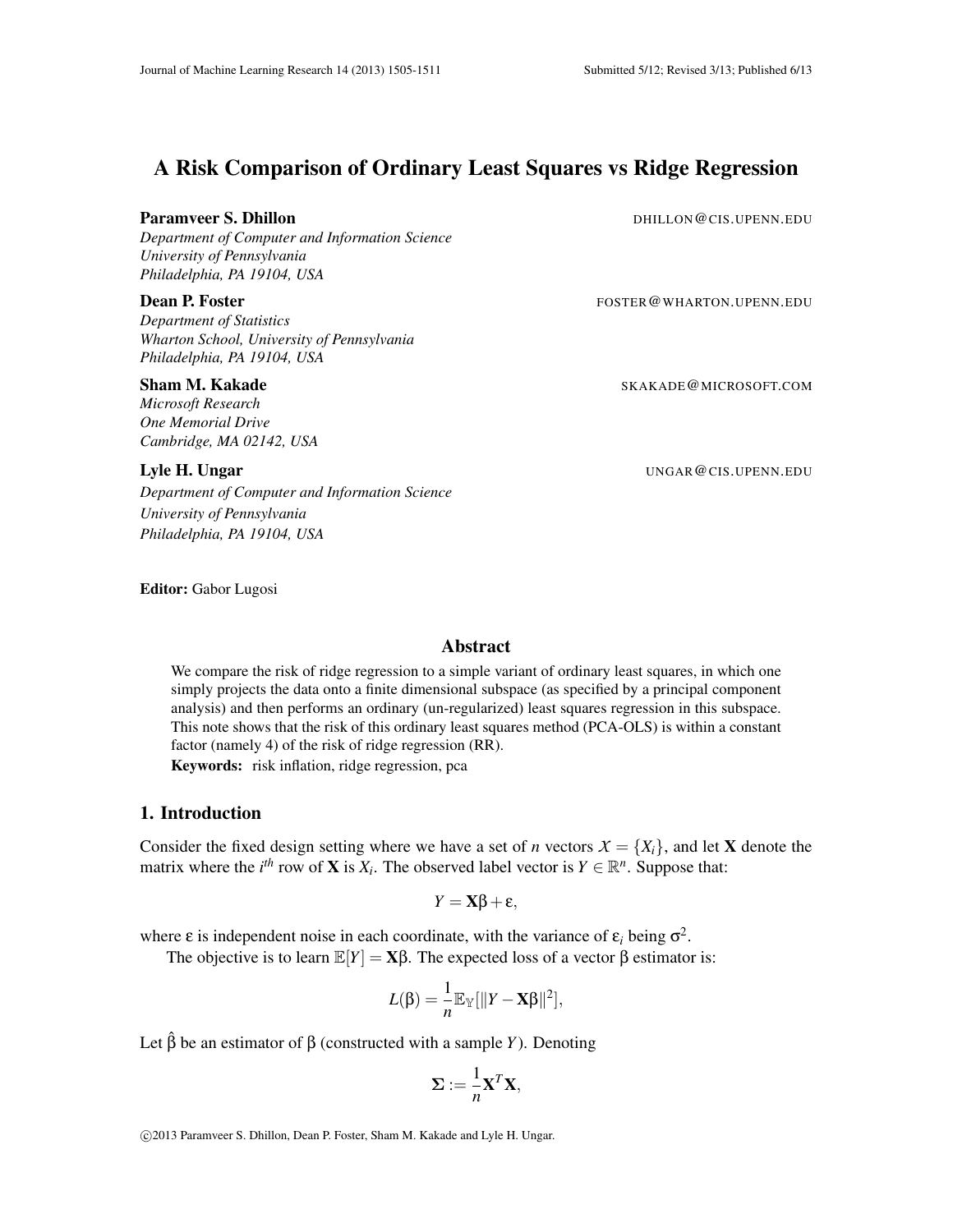we have that the risk (i.e., expected excess loss) is:

$$
Risk(\boldsymbol{\hat{\beta}}):=\mathbb{E}_{\boldsymbol{\hat{\beta}}}[L(\boldsymbol{\hat{\beta}})-L(\boldsymbol{\beta})]=\mathbb{E}_{\boldsymbol{\hat{\beta}}}\|\boldsymbol{\hat{\beta}}-\boldsymbol{\beta}\|_{\boldsymbol{\Sigma}}^2,
$$

where  $||x||_{\Sigma} = x^{\top} \Sigma x$  and where the expectation is with respect to the randomness in *Y*.

We show that a simple variant of ordinary (un-regularized) least squares always compares favorably to ridge regression (as measured by the risk). This observation is based on the following bias variance decomposition:

$$
Risk(\hat{\beta}) = \underbrace{\mathbb{E}||\hat{\beta} - \bar{\beta}||^2_{\Sigma}}_{\text{Variance}} + \underbrace{\|\bar{\beta} - \beta||^2_{\Sigma}}_{\text{Prediction Bias}},
$$
\n(1)

where  $\bar{\beta} = \mathbb{E}[\hat{\beta}].$ 

#### 1.1 The Risk of Ridge Regression (RR)

Ridge regression or Tikhonov Regularization (Tikhonov, 1963) penalizes the  $\ell_2$  norm of a parameter vector β and "shrinks" it towards zero, penalizing large values more. The estimator is:

$$
\hat{\beta}_{\lambda} = \underset{\beta}{\text{argmin}} \{ \|Y - \mathbf{X}\beta\|^2 + \lambda \|\beta\|^2 \}.
$$

The closed form estimate is then:

$$
\hat{\beta}_{\lambda} = (\Sigma + \lambda \mathbf{I})^{-1} \left( \frac{1}{n} \mathbf{X}^T Y \right).
$$

Note that

$$
\hat{\beta}_0 = \hat{\beta}_{\lambda=0} = \underset{\beta}{\text{argmin}} \{ \|Y - \mathbf{X}\beta\|^2 \},
$$

is the ordinary least squares estimator.

Without loss of generality, rotate **X** such that:

$$
\Sigma = diag(\lambda_1, \lambda_2, \ldots, \lambda_p),
$$

where the  $\lambda_i$ 's are ordered in decreasing order.

To see the nature of this shrinkage observe that:

$$
[\hat{\beta}_{\lambda}]_j := \frac{\lambda_j}{\lambda_j + \lambda} [\hat{\beta}_0]_j,
$$

where  $\hat{\beta}_0$  is the ordinary least squares estimator.

Using the bias-variance decomposition, (Equation 1), we have that:

### Lemma 1

$$
Risk(\hat{\beta}_{\lambda}) = \frac{\sigma^2}{n} \sum_{j} \left(\frac{\lambda_j}{\lambda_j + \lambda}\right)^2 + \sum_{j} \beta_j^2 \frac{\lambda_j}{(1 + \frac{\lambda_j}{\lambda})^2}.
$$

The proof is straightforward and is provided in the appendix.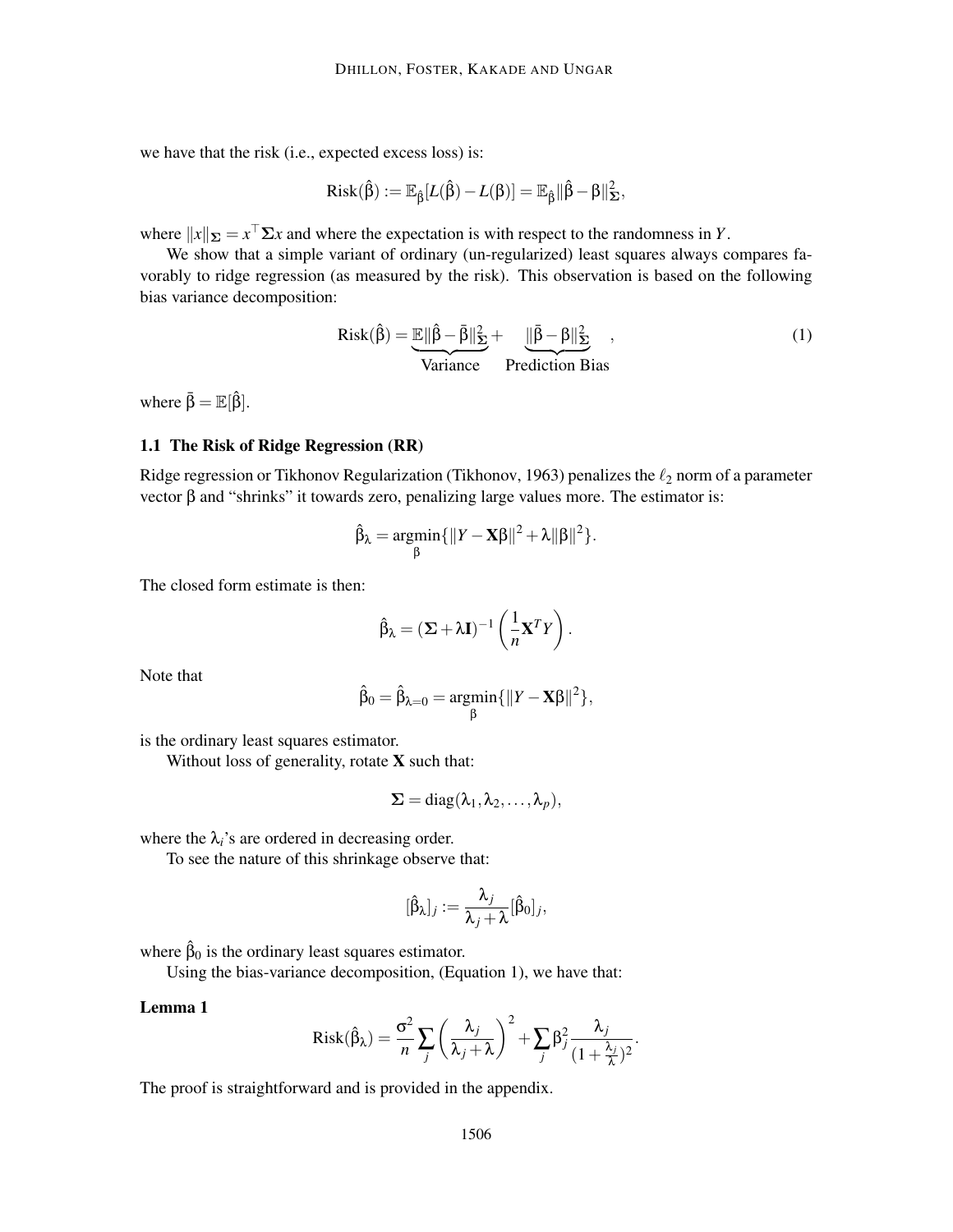# 2. Ordinary Least Squares with PCA (PCA-OLS)

Now let us construct a simple estimator based on  $\lambda$ . Note that our rotated coordinate system where  $\Sigma$  is equal to  $diag(\lambda_1, \lambda_2, ..., \lambda_p)$  corresponds the PCA coordinate system.

Consider the following ordinary least squares estimator on the "top" PCA subspace — it uses the least squares estimate on coordinate *j* if  $\lambda_i \geq \lambda$  and 0 otherwise

$$
[\hat{\beta}_{PCA,\lambda}]_j = \left\{ \begin{array}{cc} [\hat{\beta}_0]_j & \text{if } \lambda_j \geq \lambda \\ 0 & \text{otherwise} \end{array} \right..
$$

The following claim shows this estimator compares favorably to the ridge estimator (for every  $\lambda$ )– no matter how the  $\lambda$  is chosen, for example, using cross validation or any other strategy.

Our main theorem (Theorem 2) bounds the Risk Ratio/Risk Inflation<sup>1</sup> of the PCA-OLS and the RR estimators.

**Theorem 2** *(Bounded Risk Inflation) For all*  $\lambda \geq 0$ *, we have that:* 

$$
0 \leq \frac{\text{Risk}(\hat{\beta}_{PCA,\lambda})}{\text{Risk}(\hat{\beta}_{\lambda})} \leq 4,
$$

*and the left hand inequality is tight.*

**Proof** Using the bias variance decomposition of the risk we can write the risk as:

$$
Risk(\hat{\beta}_{PCA,\lambda}) = \frac{\sigma^2}{n} \sum_j \mathbb{1}_{\lambda_j \geq \lambda} + \sum_{j:\lambda_j < \lambda} \lambda_j \beta_j^2.
$$

The first term represents the variance and the second the bias.

The ridge regression risk is given by Lemma 1. We now show that the  $j<sup>th</sup>$  term in the expression for the PCA risk is within a factor 4 of the *j*<sup>th</sup> term of the ridge regression risk. First, let's consider the case when  $\lambda_j \geq \lambda$ , then the ratio of  $j^{th}$  terms is:

$$
\frac{\frac{\sigma^2}{n}}{\frac{\sigma^2}{n}\left(\frac{\lambda_j}{\lambda_j+\lambda}\right)^2+\beta_j^2\frac{\lambda_j}{(1+\frac{\lambda_j}{\lambda})^2}}\leq \frac{\frac{\sigma^2}{n}}{\frac{\sigma^2}{n}\left(\frac{\lambda_j}{\lambda_j+\lambda}\right)^2}=\left(1+\frac{\lambda}{\lambda_j}\right)^2\leq 4.
$$

Similarly, if  $\lambda_j < \lambda$ , the ratio of the *j*<sup>th</sup> terms is:

$$
\frac{\lambda_j\beta_j^2}{\frac{\sigma^2}{n}\left(\frac{\lambda_j}{\lambda_j+\lambda}\right)^2+\beta_j^2\frac{\lambda_j}{(1+\frac{\lambda_j}{\lambda})^2}}\leq \frac{\lambda_j\beta_j^2}{\frac{\lambda_j\beta_j^2}{(1+\frac{\lambda_j}{\lambda})^2}}=\left(1+\frac{\lambda_j}{\lambda}\right)^2\leq 4.
$$

Since, each term is within a factor of 4 the proof is complete.

It is worth noting that the converse is not true and the ridge regression estimator (RR) can be arbitrarily worse than the PCA-OLS estimator. An example which shows that the left hand inequality is tight is given in the Appendix.

<sup>1.</sup> Risk Inflation has also been used as a criterion for evaluating feature selection procedures (Foster and George, 1994).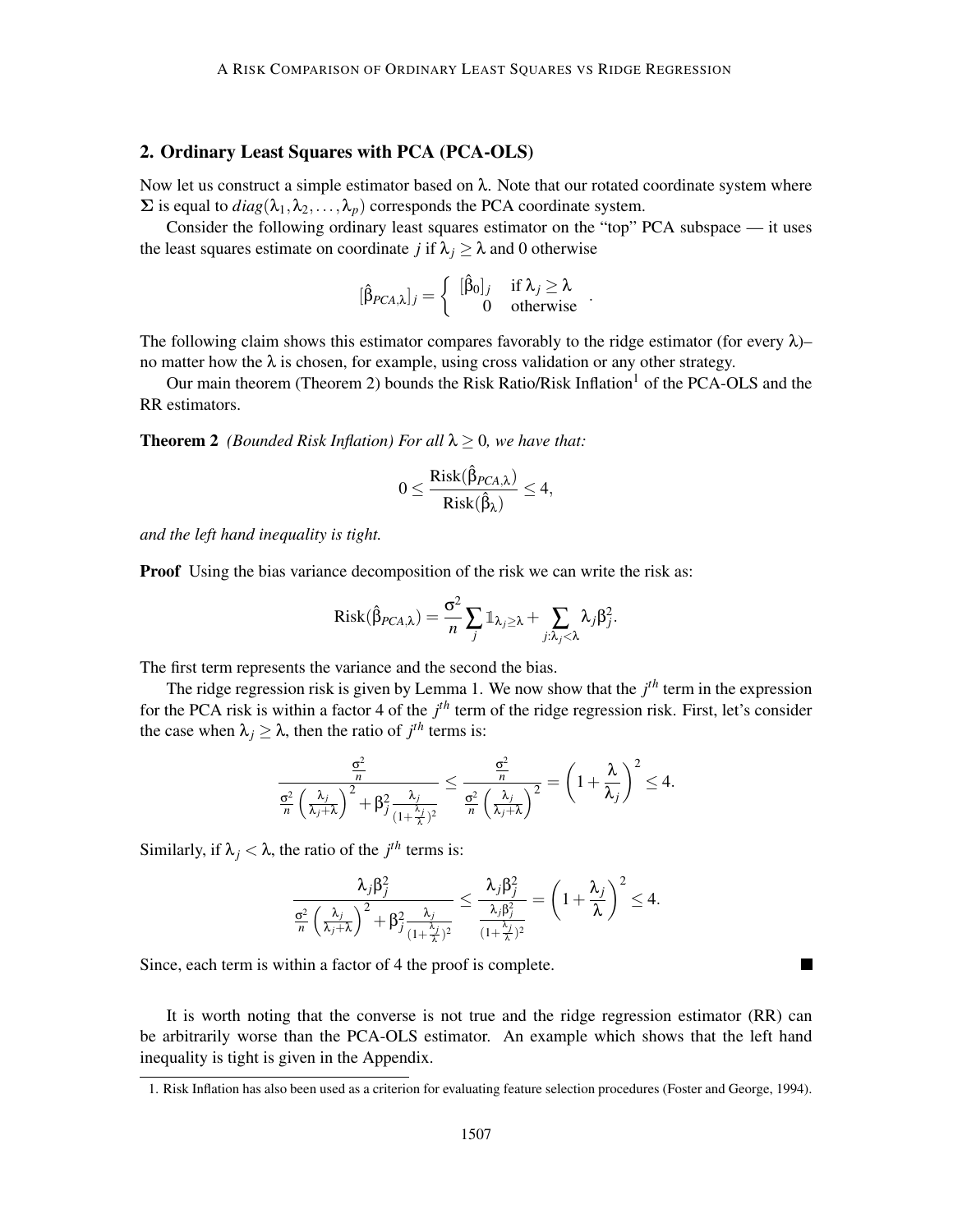# 3. Experiments

First, we generated synthetic data with  $p = 100$  and varying values of  $n = \{20, 50, 80, 110\}$ . The data was generated in a fixed design setting as  $Y = \mathbf{X}\beta + \varepsilon$  where  $\varepsilon_i \sim \mathcal{N}(0,1)$   $\forall i = 1,...,n$ . Furthermore,  $X_{n\times p} \sim MVN(0, I)$  where MVN( $\mu, \Sigma$ ) is the Multivariate Normal Distribution with mean vector  $\mu$ , variance-covariance matrix  $\Sigma$  and  $\beta_j \sim \mathcal{N}(0,1) \quad \forall j = 1,\ldots,p$ .

The results are shown in Figure 1. As can be seen, the risk ratio of PCA (PCA-OLS) and ridge regression (RR) is never worse than 4 and often its better than 1 as dictated by Theorem 2.

Next, we chose two real world data sets, namely USPS  $(n=1500, p=241)$  and BCI  $(n=400,$  $p=117$ ).<sup>2</sup>

Since we do not know the true model for these data sets, we used all the *n* observations to fit an OLS regression and used it as an estimate of the true parameter β. This is a reasonable approximation to the true parameter as we estimate the ridge regression (RR) and PCA-OLS models on a small subset of these observations. Next we choose a random subset of the observations, namely  $0.2 \times p$ ,  $0.5 \times p$  and  $0.8 \times p$  to fit the ridge regression (RR) and PCA-OLS models.

The results are shown in Figure 2. As can be seen, the risk ratio of PCA-OLS to ridge regression  $(RR)$  is again within a factor of 4 and often PCA-OLS is better, that is, the ratio  $\lt 1$ .

# 4. Conclusion

We showed that the risk inflation of a particular ordinary least squares estimator (on the "top" PCA subspace) is within a factor 4 of the ridge estimator. It turns out the converse is not true — this PCA estimator may be arbitrarily better than the ridge one.

### Appendix A.

**Proof of Lemma 1.** We analyze the bias-variance decomposition in Equation 1. For the variance,

$$
\mathbb{E}_{Y} \|\hat{\beta}_{\lambda} - \bar{\beta}_{\lambda}\|_{\Sigma}^{2} = \sum_{j} \lambda_{j} \mathbb{E}_{Y} ([\hat{\beta}_{\lambda}]_{j} - [\bar{\beta}_{\lambda}]_{j})^{2}
$$
\n
$$
= \sum_{j} \frac{\lambda_{j}}{(\lambda_{j} + \lambda)^{2}} \frac{1}{n^{2}} \mathbb{E} \left[ \sum_{i=1}^{n} (Y_{i} - \mathbb{E}[Y_{i}])[X_{i}]_{j} \sum_{i'=1}^{n} (Y_{i}' - \mathbb{E}[Y_{i}'])[X_{i}']_{j} \right]
$$
\n
$$
= \sum_{j} \frac{\lambda_{j}}{(\lambda_{j} + \lambda)^{2}} \frac{\sigma^{2}}{n} \sum_{i=1}^{n} Var(Y_{i})[X_{i}]_{j}^{2}
$$
\n
$$
= \sum_{j} \frac{\lambda_{j}}{(\lambda_{j} + \lambda)^{2}} \frac{\sigma^{2}}{n} \sum_{i=1}^{n} [X_{i}]_{j}^{2}
$$
\n
$$
= \frac{\sigma^{2}}{n} \sum_{j} \frac{\lambda_{j}^{2}}{(\lambda_{j} + \lambda)^{2}}.
$$

<sup>2.</sup> The details about the data sets can be found here: http://olivier.chapelle.cc/ssl-book/benchmarks.html.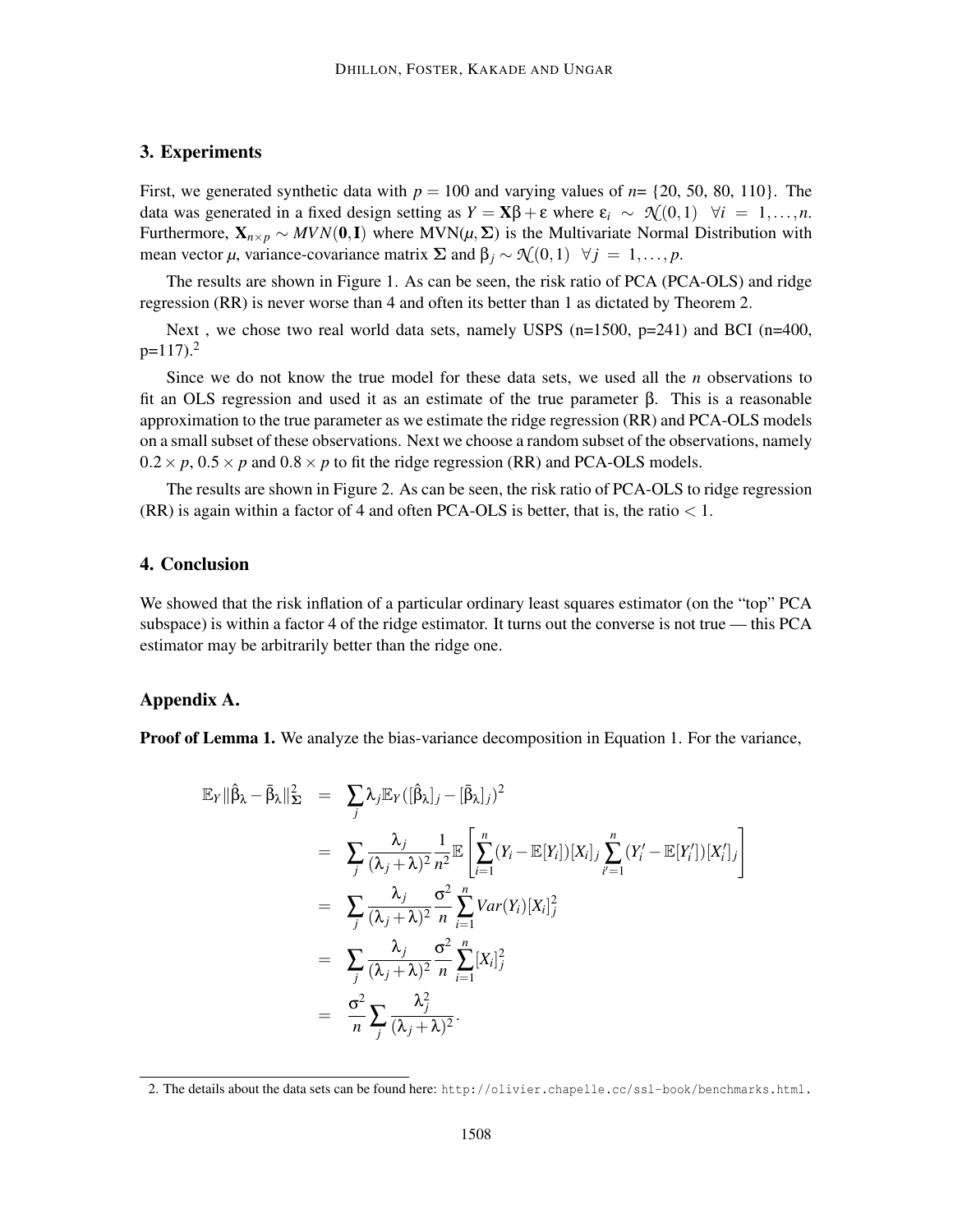

Figure 1: Plots showing the risk ratio as a function of λ, the regularization parameter and *n*, for the synthetic data set.  $p=100$  in all the cases. The error bars correspond to one standard deviation for 100 such random trials.



Figure 2: Plots showing the risk ratio as a function of λ, the regularization parameter and *n*, for two real world data sets (BCI and USPS–top to bottom).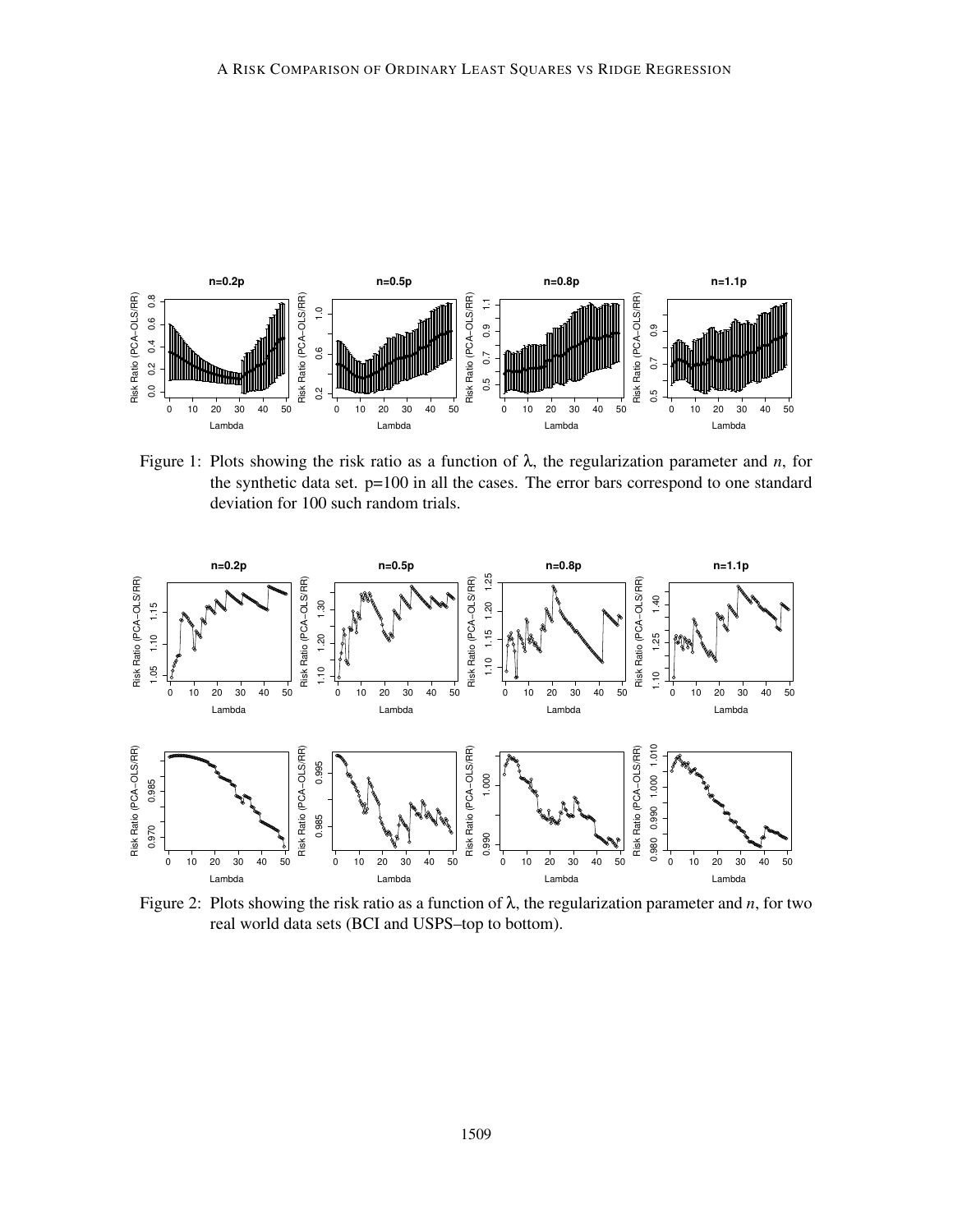Similarly, for the bias,

$$
\|\bar{\beta}_{\lambda} - \beta\|_{\Sigma}^{2} = \sum_{j} \lambda_{j} (\bar{\beta}_{\lambda} |_{j} - [\beta]_{j})^{2}
$$

$$
= \sum_{j} \beta_{j}^{2} \lambda_{j} \left( \frac{\lambda_{j}}{\lambda_{j} + \lambda} - 1 \right)^{2}
$$

$$
= \sum_{j} \beta_{j}^{2} \frac{\lambda_{j}}{(1 + \frac{\lambda_{j}}{\lambda})^{2}},
$$

٠

which completes the proof.

#### *The risk for RR can be arbitrarily worse than the PCA-OLS estimator.*

Consider the standard OLS setting described in Section 1 in which **X** is  $n \times p$  matrix and *Y* is a  $n \times 1$  vector.

Let  $X = diag(\sqrt{1+\alpha}, 1, ..., 1)$ , then  $\Sigma = X^{\top}X = diag(1+\alpha, 1, ..., 1)$  for some  $(\alpha > 0)$  and also choose  $\beta = [2 + \alpha, 0, \dots, 0]$ . For convenience let's also choose  $\sigma^2 = n$ .

Then, using Lemma 1, we get the risk of RR estimator as

$$
\textup{Risk}(\hat{\beta}_{\lambda}) = \left(\underbrace{\left(\frac{1+\alpha}{1+\alpha+\lambda}\right)^2}_{I} + \underbrace{\frac{(p-1)}{(1+\lambda)^2}}_{II}\right) + (2+\alpha)^2 \times \underbrace{\frac{(1+\alpha)}{(1+\frac{1+\alpha}{\lambda})^2}}_{III}.
$$

Let's consider two cases

- Case 1:  $\lambda < (p-1)^{1/3} 1$ , then  $II > (p-1)^{1/3}$ .
- Case 2:  $\lambda > 1$ , then  $1 + \frac{1+\alpha}{\lambda} < 2 + \alpha$ , hence  $III > (1+\alpha)$ .

Combining these two cases we get  $\forall \lambda$ , Risk( $\hat{\beta}_{\lambda}$ ) >  $min((p-1)^{1/3}, (1+\alpha))$ . If we choose *p* such that  $p-1 = (1+\alpha)^3$ , then Risk( $\hat{\beta}_\lambda$ ) >  $(1+\alpha)$ .

The PCA-OLS risk (From Theorem 2) is:

$$
Risk(\hat{\beta}_{PCA,\lambda}) = \sum_j \mathbb{1}_{\lambda_j \geq \lambda} + \sum_{j:\lambda_j < \lambda} \lambda_j \beta_j^2.
$$

Considering  $\lambda \in (1, 1 + \alpha)$ , the first term will contribute 1 to the risk and rest everything will be 0. So the risk of PCA-OLS is 1 and the risk ratio is

$$
\frac{\textup{Risk}(\hat{\beta}_{PCA,\lambda})}{\textup{Risk}(\hat{\beta}_{\lambda})} \leq \frac{1}{(1+\alpha)}.
$$

Now, for large  $\alpha$ , the risk ratio  $\approx 0$ .